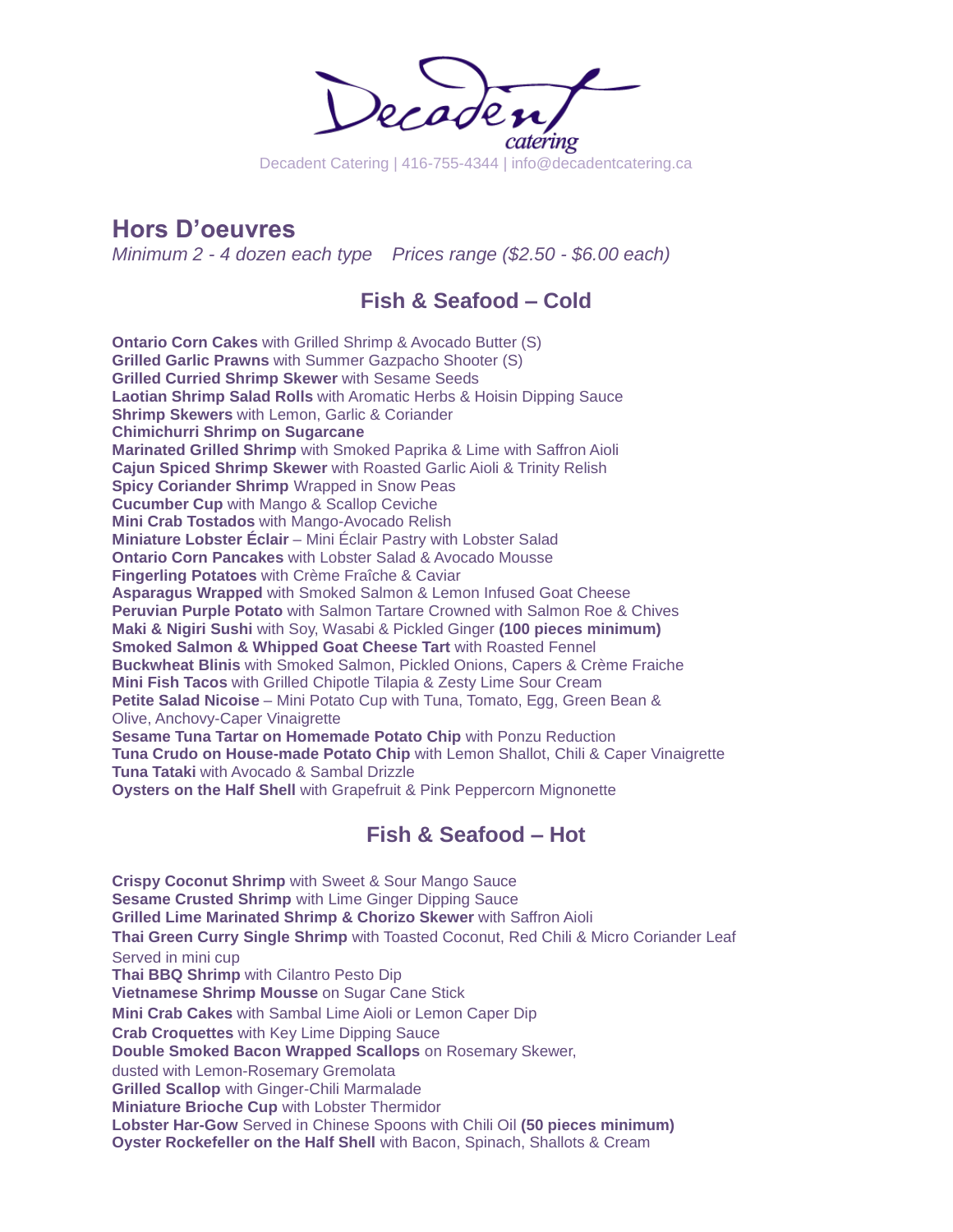

**Hors D'oeuvres**

*Minimum 2 - 4 dozen each type Prices range (\$2.50 - \$6.00 each)*

## **Fish & Seafood – Hot**

**Crispy Cod Goujon** with Homemade Tartar Sauce **Mini Fish & Chips** – Panko Breaded Cod Fingers & Crisp Potato Wedges with Chili Sauce or Lemon Aioli, in a Mini Cedar Cone **Atlantic Salmon Firecrackers** with Wasabi Cream **Miso Glazed Salmon Satays** with Grilled Scallion Sauce **Potato Latkes** with Smoked Salmon, Pickled Onion, Capers, Crème Fraiche & Dill **Panko Crusted Lobster & Crab Cake** with Fennel, Olive & Orange Compote

### **Poultry, Game & Meat – Cold**

**Rice Paper Rolls** with Lemon Basil Chicken served with Sweet & Spicy Chili Dip

**Jerk Chicken Coconut Crepe** with Jicama, Peppers, Tied with a Scallion, served with Mango Sauce **Mini Crisp Tostadas** 

- with Chipotle Lime Chicken, Smoked Sour Cream, Tomatillo Salsa & Micro Coriander

- with Asian Spiced Shredded Chicken, Scallions, Hoisin & Sesame Sauce

**Cobb Salad** – Phyllo Basket or Pastry Shell with Chicken, Blue Cheese, Bacon, Tomato & Avocado Cream

**Basil Marinated Chicken Breast** wrapped with Grilled Zucchini

**Marinated Grilled Chicken Skewer** with Cilantro, Ginger & Lemongrass served with Tamarind Dip **Chermoula Spiced Chicken Skewer** with Tomato Chili Dip

**Rosemary, Cane Sugar & Chili Crusted Chicken Skewer** with Orange Glaze (Cold or warm) **Choux Pastry Profiterole** with Roasted Turkey, Cranberry Chutney & Lemon Crème Fraiche **Duck Tostada** with Avocado and Radish

**Duck Confit on Sweet Potato** with Guava Jelly

**Laotian Duck Salad Rolls** with Aromatic Herbs

**Duck Confit Fresh Spring Rolls** with Pea Shoots, Enoki Mushrooms & Green Herb Sauce

**Mini Scone** with Smoked Duck Breast & Cherry Compote

**Beef Tenderloin Crostini** with Rocket, Chervil & Béarnaise Mayo

**Peppercorn Crusted Beef Tenderloin** on Chive & Stilton Biscuit with Caramelized Shallot Mayo **Beef Carpaccio on Focaccia Crostini** with Parmesan Shard, Truffle Oil, Zest of Lemon & Micro Arugula

**Thai Basil & Lime Beef** in a Cucumber Cup

**Thai Beef Salad** Nestled in a Belgium Endive Spear

**Coffee Chili Spiced Roasted Lamb Loin** on Mini Dried Blueberry-Rosemary Biscuits with Blackberry **Compote** 

**Prosciutto Wrapped Hearts of Palm** with Gorgonzola Cheese & Arugula

**Prosciutto, Asian Pear & Date** with Mint

**Caesar Salad Roll- Rice Paper Filled** with Prosciutto, Romaine, Baby Arugula, Parmesan,

Topped with Lemony Aioli, Tiny Spiced Croutons & Parmesan Shard

**Grilled Asparagus Spears Wrapped** with Serrano Ham & Reggiano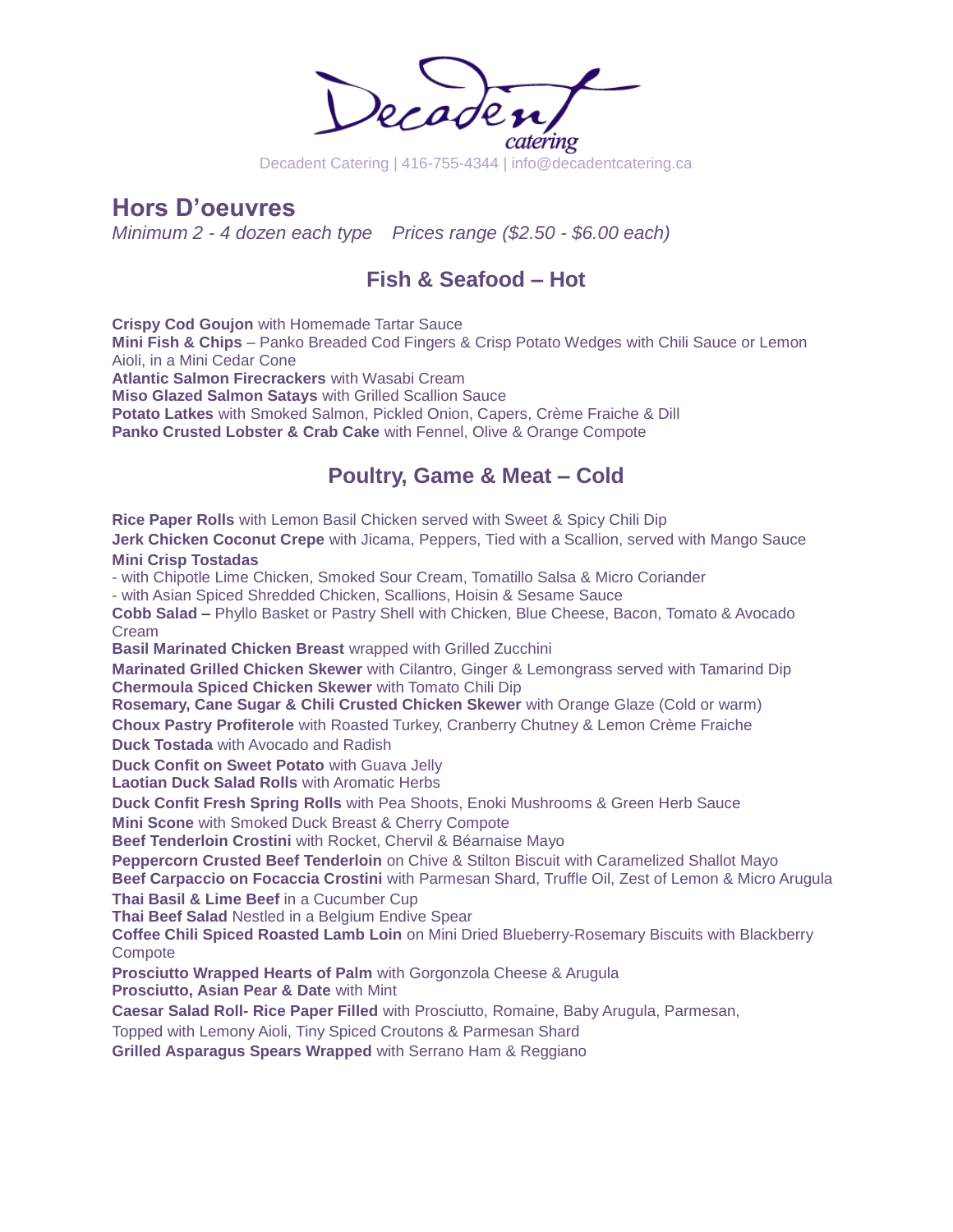catering

Decadent Catering | 416-755-4344 | info@decadentcatering.ca

## **Hors D'oeuvres**

*Minimum 2 - 4 dozen each type Prices range (\$2.50 - \$6.00 each)*

### **Poultry, Game & Meat – Hot**

**Bombay Chicken Skewers** with Major Grey's Mango Puree **Pancetta Wrapped Chicken Skewer** with Lemon-Sage Dip **Tandoori Chicken Skewers** with Tamarind Chutney **Chicken & Marsala Mushroom Skewer** with Marsala Demi Dip **Five Spice Chicken Lollipop** with Sesame Soy Glaze **Jerk Chicken Lollipop** with Pineapple Jalapeno Gastrique **Southwestern Grilled Spring Roll** with Lime-Cumin Black Beans, Chipotle Chicken & Smoked Cheddar Served with Sweet & Spicy Orange-Chili Jelly **Spicy Southern Fried Chicken Tenders** with Cajun Aioli **Tandoori Chicken & Chickpea Samosas** with Coriander Lime Dipping Sauce **Quesadillas** with Smoked Chicken, Poblano Peppers & Jack Cheese **Mini Chicken Burger** Served on Brioche Buns with Petite Rocket Salad & Basil Aioli **Mini Ginger Chicken Burger** with Lime & Sriracha Mayo **Piri Piri Charred Chicken Breast** on Mini Sesame Brioche Bun with Roasted Red Pepper Aioli & Fresh Pea Shoots **BBQ Duck on Toasted Brioche** with Kumquat & Ginger Barbecue Sauce **Asian BBQ Duck Spring Roll** with Orange Hoisin Dip **Duck Confit Mini Rosti** with Caramelized Onion-Orange Marmalade **Duck Confit Flatbread** with Fig Preserve, Goat Cheese, Roasted Onions & Arugula **Barolo Braised Shortrib** with Celeriac Puree, Onion Hay & Horseradish Gremolata Served in a Pastry Box **Teriyaki Beef Skewers** with Orange & Thai Chili **Grilled Teriyaki Beef & Pineapple Skewer Thai Chili Profiteroles** - Spicy Asian Beef Short Ribs, Scallion, Green Pepper Aioli Garnished with Coriander Cress **Negimaki** – Grilled Beef Rolls with Scallion & Asparagus **Steak & Frites** – Grilled Beef Tenderloin & Crisp Potato Disc with Peppercorn Demi & Radish Sprouts **Chateaubriand Lollipop** – Bacon Wrapped Beef Tenderloin with Béarnaise Dip **Sunday Roast Dinner** - Mini Yorkshire with Roast Beef & Horseradish Cream **Mini Angus Beef Burgers** - Served on Brioche Buns with Aged Cheddar & Smokey Ketchup **Sticky Braised Brisket Slider** - Served on Mini Poppy & Sesame Brioche Buns with Slaw **Spiced Beef Samosas** with Coriander Lime Chutney **Mini Shepherd's Pie** – Lamb in a Rich Sauce with Sour Cream & Chive Mashed Potato **Mini Lamb Burgers** - Served on Brioche Buns with Kashkaval Cheese & Hot House Tomatoes **Grilled Lamb Lollipops** with Tzatziki / with Dijon Pesto Panko Crust / with Honey Aioli / with Sesame Chili Crust / with Five Spice & Balsamic Soy Reduction (Market Price) **Moroccan Lamb Kofta Skewers** with Minted Yogurt **Asian Pork Burger** with Sweet Chili Bok Choy Slaw & Sriracha Mayonnaise **North Carolina Pulled Pork** served on Mini Sweet Potato Biscuit with Slaw **Roasted Prosciutto Wrapped Fresh Black Mission Figs** with Port Glaze (S) **Bacon Wrapped Medjool Date Stuffed** with Gorgonzola with Balsamic Syrup **Chorizo Stuffed Mushrooms** with Manchego Cheese **Pancetta, Leek & Chèvre Torte (multiples of 20 pieces)**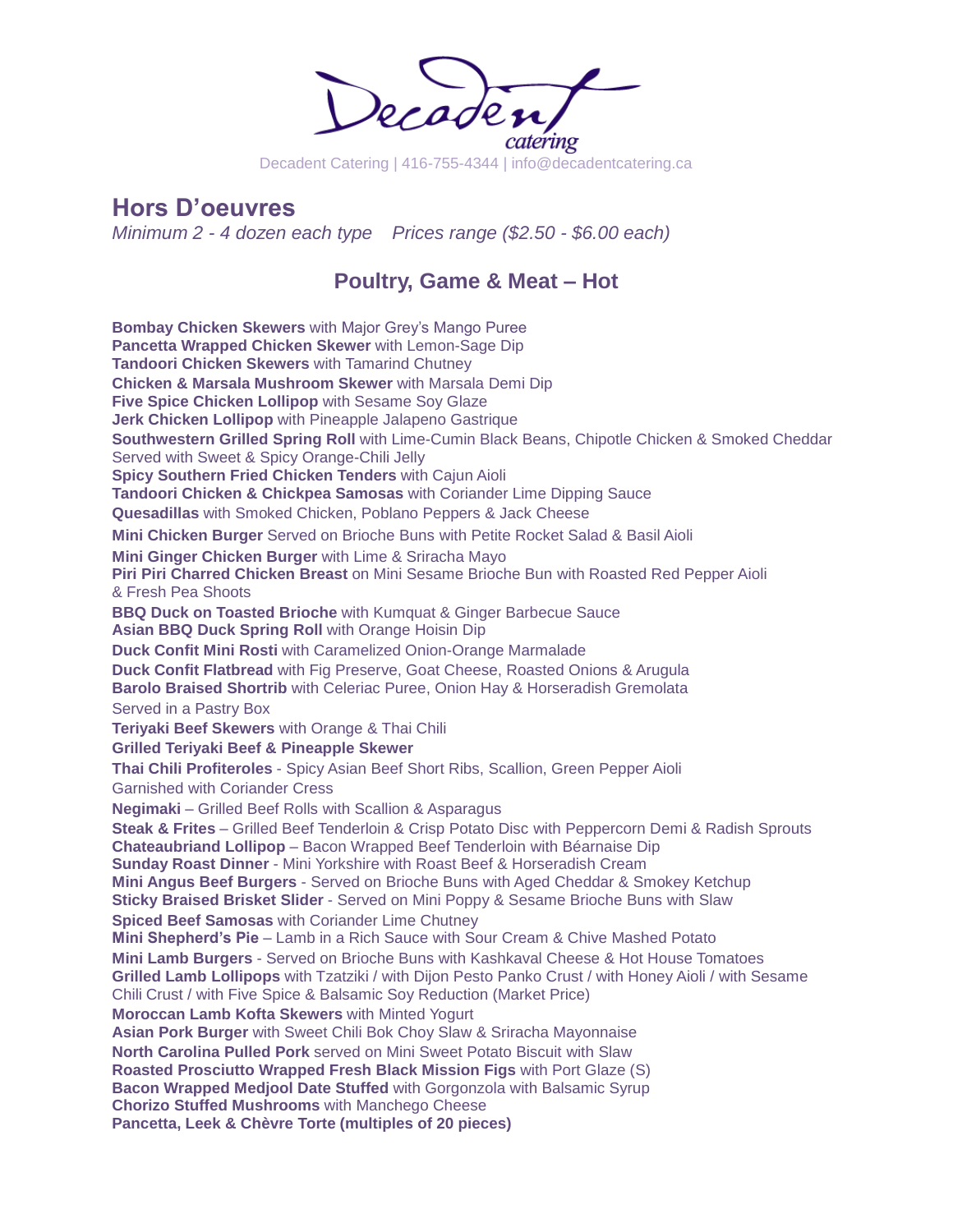

Decadent Catering | 416-755-4344 | info@decadentcatering.ca

## **Hors D'oeuvres**

*Minimum 2 - 4 dozen each type Prices range (\$2.50 - \$6.00 each)*

## **Vegetarian – Cold**

**Crispy Belgian Endive Canoes** with Creamy Mascarpone Cheese, Tiny Pink Grapefruit Segments & Honey Glazed Pine Nuts **Belgian Endive** with Creamy Blue Cheese, Pomegranate & Candied Pecans (S) **Mini Tart** with Marinated Smashed White Beans, Roasted Pear Tomato & Micro Basil **Herbed Goat Cheese Mousse** in Parmesan Tuille **Fresh Black Mission Fig** with Gorgonzola & Honey Drizzle (S) **Caesar Salad Roll** - Rice Paper Filled with Romaine, Baby Arugula, Parmesan, Topped with Lemony Aioli, Tiny Spiced Croutons & Parmesan Shard **Grilled Eggplant Rotolo** with Lemon-Herb Ricotta & Roasted Pear Tomato Pick & Micro Basil **Parmesan Coin Topped** with Port Poached Pear **Parmesan & Pink Peppercorn Shortbread** with Goat Cheese & Onion Marmalade **English Cucumber Cups** with Petit Greek Salad **Garlic Rubbed Grilled Crostini** with Yellow & Red Tomato Bruschetta & Arugula Pesto (S) **Fresh Strawberry** with Whipped Goat Cheese, Balsamic Syrup & Micro Basil **Laotian Vegetable Salad Rolls** with Rice Noodles, Mango, Jicama, Pickled Carrot, Cucumber, Aromatic Herbs & Orange-Hoisin Dipping Sauce **Candied Tomatoes on Grilled Rosemary Focaccia Squares** with Whipped Goat Cheese **Bocconcini, Grape Tomato & Basil Lollipops** with Balsamic Glaze **Tomato & Watermelon Skewers** with Wild Flower Petals (S) **Cherry Tomatoes** with Herbed Cream Cheese OR Basil & Chèvre OR Herbed White Bean Puree **Chilled Soup Sips** - Served in a Shooter Glass (S) Carrot & Cumin Bisque / Summer Gazpacho Soup / Mango, Chipotle-Lime Soup / Cool as a Cucumber Soup **Gazpacho Shots** with Mini Banderilla (Olive, Pickled Onion & Pepper skewers) Served in mini recyclable shot glasses **Grilled Wild Mushroom on Rosemary Focaccia** with Truffle Oil & Parmesan Shard **Grapes Truffles** – Seedless Grapes rolled in Cambozola Cheese & Pecans **Chèvre & Pistachio Truffles Roasted Beet & Goat Cheese Terrine Bites**, Garnished with Candied Pecans, Micro Basil & Balsamic Syrup, Served with a clear pick